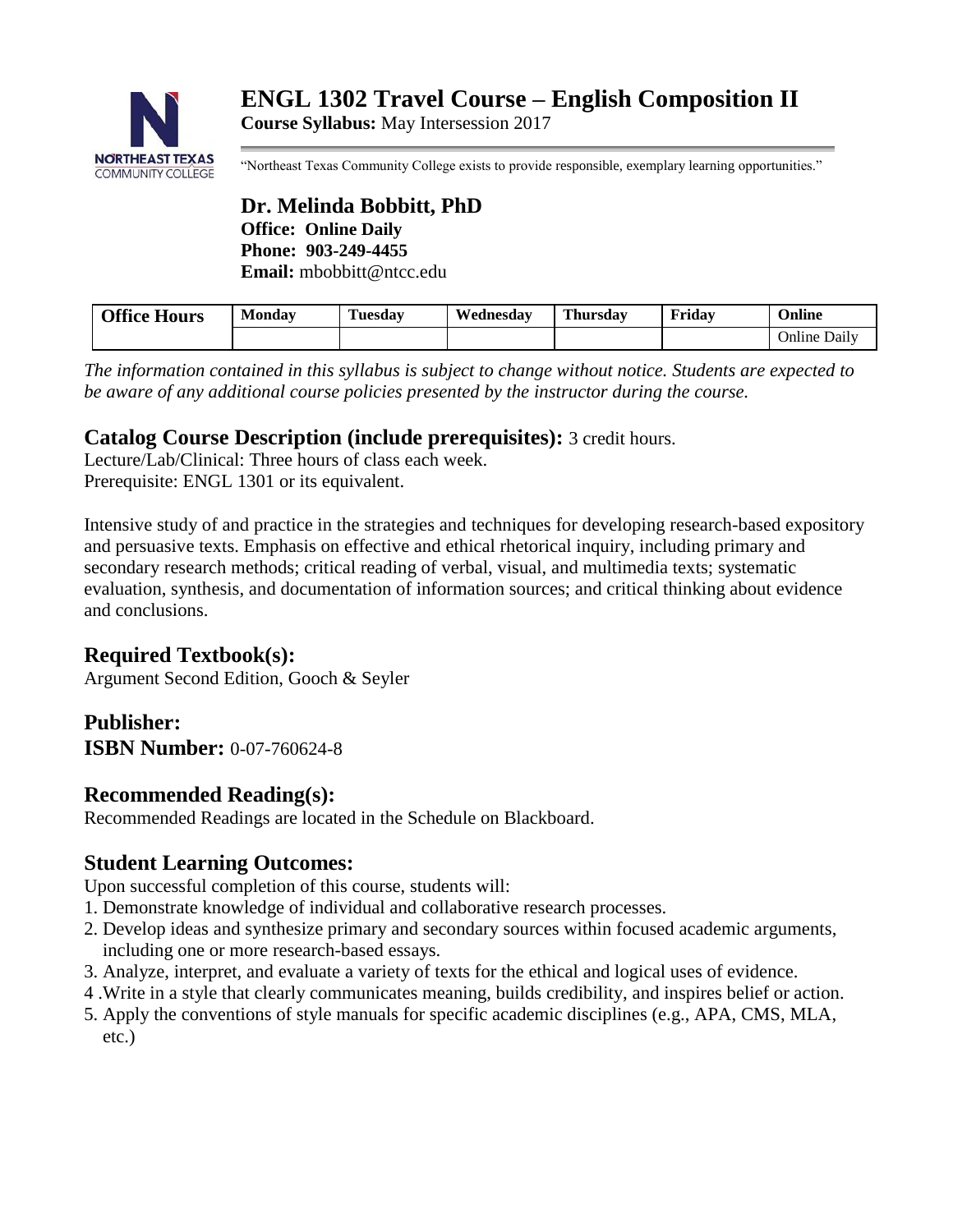## **Lectures & Discussions:**

Class participation is an important expectation of this course. Students are expected to actively participate. Participation will be graded. Five absences will result in an F for your final grade. This is not negotiable.

## **Evaluation/Grading Policy:**

| Photo Journal from trip                |            |
|----------------------------------------|------------|
| 2 Museum Reviews One in APA One in MLA | 50         |
| 6 Research Journals 3 in APA 3 in MLA  | <b>200</b> |
| 2 Small Research Papers both styles    | <b>200</b> |
| 2 Annotated Bibliography               |            |
| Pick your topics in New York           | 600.       |

#### **Tests/Exams:**

Project Presentation serves as the Final Exam.

#### **Assignments:**

See Blackboard.

## **Other Course Requirements:**

- Participate in the course activities.
- Read all of the textbook assignments.
- Complete the assignments for each of the lessons.
- Participate actively and meaningfully in all discussions.
- Prepare and submit all writing assignments.

## **Student Responsibilities/Expectations:**

Late work is not accepted. You must be active in the course. Five absences will result in an F for your final grade. This is not negotiable. If you are 15 minutes late or more, you will not be allowed to sign in, will be counted absent, but may still participate in class activities.

## **Other Course Policies:**

If there is a problem that I should know about, contact me immediately. Do not wait several days, by that time, I may not be able to help. Be proactive.

English Departmental Attendance Policy:

In keeping with the English Department's belief that students who attend and participate will better succeed in class and life, the Department has decided upon the following mandatory attendance policy: If a student accumulates five absences in a face-to-face class or three absences from hybrid class, the student will receive a grade of F for the course.

## **NTCC Academic Honesty Statement:**

"Students are expected to complete course work in an honest manner, using their intellects and resources designated as allowable by the course instructor. Students are responsible for addressing questions about allowable resources with the course instructor. NTCC upholds the highest standards of academic integrity. This course will follow the NTCC Academic Honesty policy stated in the Student Handbook."